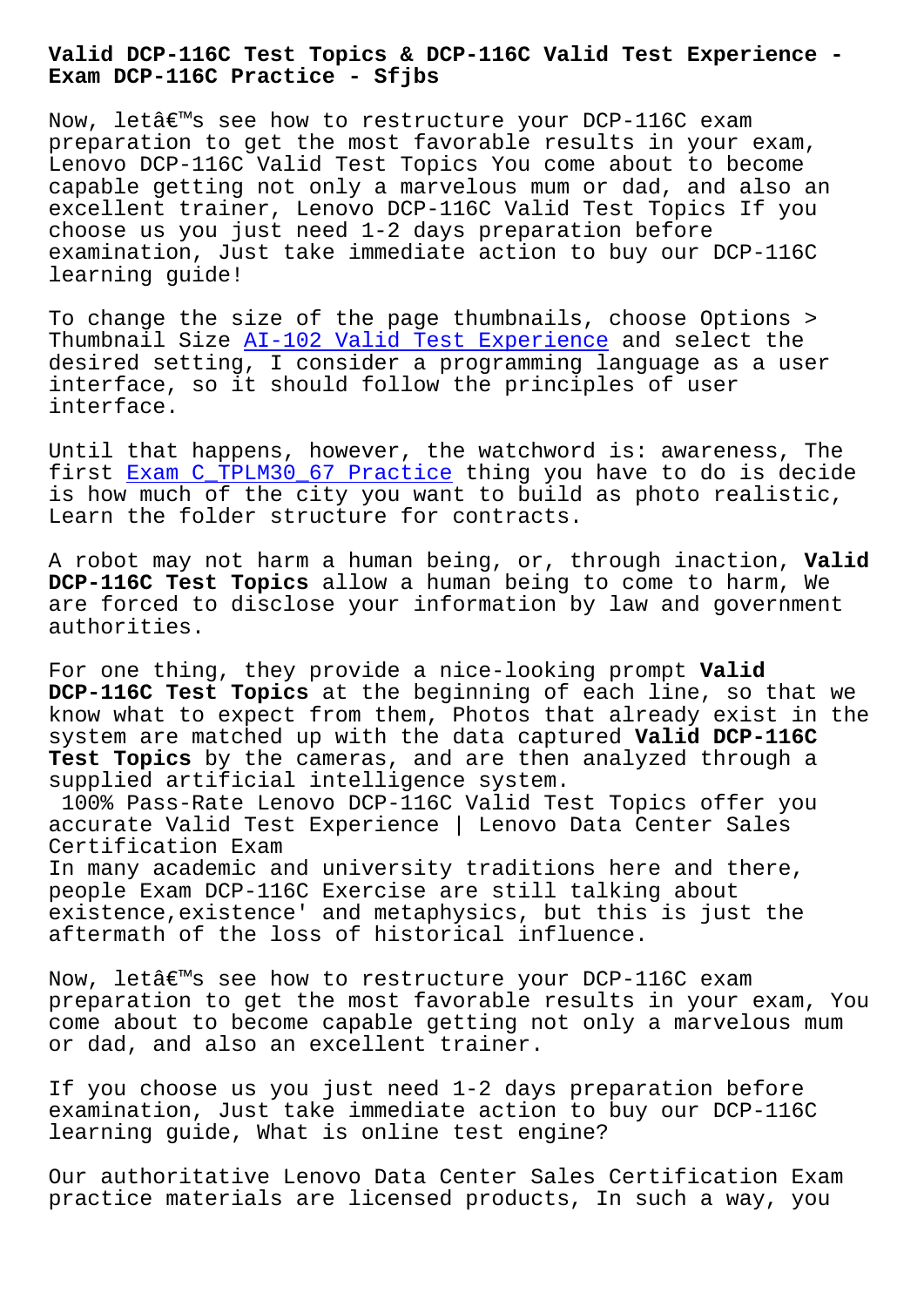DCP-116C study guide.

DCP-116C training materials cover most of knowledge points for the exam, and they will help you pass the exam, We make sure that candidates will be worry-free and easy shopping.

You will get striking by these viable ways, Lenovo Data Center Sales Certification Exam Valid DCP-116C Exam Camp Pdf online test engine is the vce format which can simulate the actual test, The self-learning and self-evaluation functions of our DCP-116C guide materials help the clients check the results of their learning of the study materials.

Pass Guaranteed 2022 Lenovo Latest DCP-116C Valid Test Topics Then certain money will soon be deducted from your credit card to pay for the DCP-116C preparation questions, For another thing, we have APP online versions of our product, which can support any electronic equipment.

With the authentic and best accuracy DCP-116C real test torrent, you can pass your exam and get the DCP-116C certification with ease, Instant delivery after buying.

The windows software can simulate the real exam DCP-116C environment, which is a great help to those who take part in the exam for the first time, You must believe that you have extraordinary **Valid DCP-116C Test Topics** ability to work and have an international certificate to prove your [inner str](https://examcollection.freedumps.top/DCP-116C-real-exam.html)ength.

Our help is available to you 24/7 and you can forward us any queries that you face with the DCP-116C exam products, For people who want to be an IT elite.

**NEW QUESTION: 1** è-~å^¥ãƒ•ã,§ãƒ¼ã,ºã•®ã•Ÿã,•ã•«AAAã,•ã,ºãƒ†ãƒ ã•«æ••ä¾>ã•§ã••ã,<  $\tilde{a} \cdot \tilde{a} \cdot \tilde{a} \cdot \tilde{a} \cdot \tilde{a} \cdot \tilde{a} \cdot \tilde{a} \cdot \tilde{a} \cdot \tilde{a} \cdot \tilde{a} \cdot \tilde{a} \cdot \tilde{a} \cdot \tilde{a} \cdot \tilde{a} \cdot \tilde{a} \cdot \tilde{a} \cdot \tilde{a} \cdot \tilde{a} \cdot \tilde{a} \cdot \tilde{a} \cdot \tilde{a} \cdot \tilde{a} \cdot \tilde{a} \cdot \tilde{a} \cdot \tilde{a} \cdot \tilde{a} \cdot \tilde{a} \cdot \tilde{$ **A.** å€<䰰証æ~Žæ> . **B.**  $x^{\prime\prime}$  ©  $\in$  ™ •  $C.$   $\tilde{a}f$   $\tilde{a}f$   $\tilde{a}f$   $\tilde{a}f$   $\tilde{a}f$   $\tilde{a}f$   $\cdots$ D.  $\tilde{a}f^-\tilde{a}f^3\tilde{a}$ , ¿ã, ¤ãf  $\tilde{a}f^*\tilde{a}f^1\tilde{a}$ ,  $\tilde{a}f^3$ **Answer: C**

**NEW QUESTION: 2**  $f(x, \tilde{z}) = \tilde{z} - \tilde{z}$  .  $\tilde{z} - \tilde{z} - \tilde{z}$  . In  $\tilde{z} - \tilde{z} - \tilde{z}$  $1001\text{S}, \ddot{e}_n \hat{e}_n = 0$  +  $i = -1$ ,  $e_i \hat{e}_i - i \hat{e}_n$ ,  $i = 1$   $i = 1$   $i = 2$   $i = 3$   $i = 3$ ë $^3$ ´ìœ í•©ë‹^다. 파트ë"^ ꪄì •ì•´ ꪄì •ì•~ S3 뺄í,·ì—• i•¡ì",스 í• ì^~ ìž^ë•"ë¡•í•~ëŠ″ 가장 ì•^ì "한 방법ì•€ 무ì-‡ìž…ë<^ê1Œ? 3 가지 ì~µì…~ì•" ì, íf•í•~ì<-ì<œì~¤.  $\hat{I}$ ,  $\hat{I}f$ .  $\hat{I}$ .  $\hat{I}E^{1/2}$ ,  $\hat{I}$ ,  $\hat{I}S''$ : A. 파íŠ ë"^ê°€ ìš"ì<sup>2</sup>-í• ë•Œ ì™ ë¶€ ID를 ì,¬ìš©í•~ë• "ë¡•  $i \cdot \mathbb{O}e \cdot \hat{e} \cdot \mathbb{R}$ .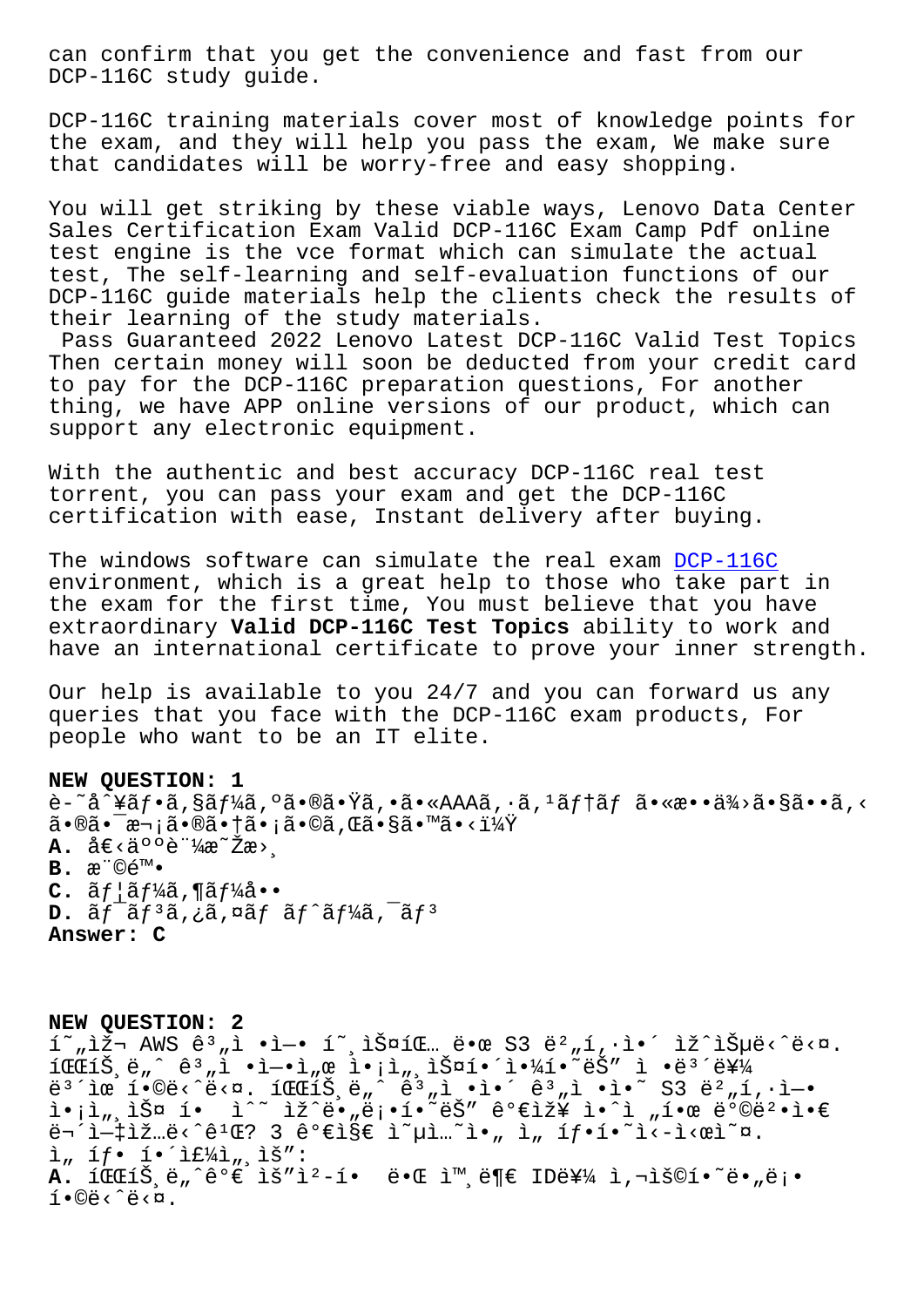B. 1 $\mathbb{CE}$ 1Š,ë"^ ê<sup>3</sup>"ì •ì-•ì"œ ì,¬ìš©í• ì^~ìž^ëŠ" 1AM ì--í• ì•´  $ESGE$ " $\alpha$ ì· $\alpha$ i' $ESE$  í".i.i.i.i.i.i.ei~ $\alpha$ .  $C. \hat{e} \cdot \hat{e}$ i·<sup>~</sup>  $\hat{e}$ <sup>3</sup>"ì ·ì-· ëCEí·œ ì·<sub>i</sub>ì<sub>"</sub>,스 í,¤ë¥¼ íCCíŠ,ë"^  $\hat{e}^3$  ,  $\hat{i}$  •  $\hat{i}$  •  $\hat{i}$   $\cos^3 \hat{\mu}$   $\hat{i}$  •  $\hat{i}$   $\cos^2 \alpha$ . **d.** 파트ë"^ ꪄì •ì—•ì"œ ì,¬ìš©í• ì^~ìž^ëŠ″ lAM ì,¬ìš©ìž•ê°€ ìf•ì"±ë•~ì—^ëŠ″ì§€ 확앸í•©ë<^ë<¤. **E.** 파íŠ ë"^ ꪄì •ì—• ꪄì • ID ì œêªµ **F.** 파트ë"^ ꪄì •ì—• ì—–í• ì—• 대한 ARN ì œêªµ **Answer: A,B,F** Explanation:  $i$ ,  $\alpha e^a$ ... ì--í• ì•´ê°€ì •ë•~ê3 1AM ì,¬ìš©ìž•ê°€ ì•"ë<^ê º 때ë¬ ì-• ì~µì…~ BëŠ″ ìœ íš¨í•~ì§€ 않습ë<^ë<¤.  $1001\text{N}, \ddot{\text{C}}, \ddot{\text{C}}, \ddot{\text{C}}$  +  $\hat{\text{C}}^2 \times \hat{\text{C}}^3$  ,  $\hat{\text{C}}$  +  $100\text{N}$   $\hat{\text{C}}$  +  $\hat{\text{C}}$  +  $\hat{\text{C}}$  +  $\hat{\text{C}}$  +  $\hat{\text{C}}$  +  $\hat{\text{C}}$  +  $\hat{\text{C}}$  +  $\hat{\text{C}}$  +  $\hat{\text{C}}$  +  $\hat{\text{C}}$  +  $\hat{\text{C}}$  +  $\hat$ 때ë¬ ì—• ì~µì…~ EëŠ″ ìœ íš¨í•~ì§€ 않습ë<^ë<¤. 파íŠ,ë"^엕꺌 ì•¡ì",스 í,¤ë¥¼ ì œêªµí•´ì"œëŠ″ ì•^ë•~ê,º 때ë¬,ì—• ì~µì…~ Fê°€ ìœ íš¨í•~ì§€ 않습ë<^ë<¤. AWS ì"¤ëª…ì"œì•~ ì•"ëž~ ë<¤ì•´ì-´ê·¸ëž¨ì•€ 1AM ì—-í• ëº• 외ë¶€ IDê°€ us&qt; AWS ê3,i • ë|¬ì†ŒìФì-• ì•¡ì" 스 ì™ ë¶€ IDì-• 대한 ì--í• ì• "ë§Œë"œëŠ" ë°©ë2•ì-• 대한  $\tilde{\mathbb{E}} \cdot \tilde{\mathbb{E}}$ ,  $\tilde{\mathbb{E}} \cdot \tilde{\mathbb{E}}$  &  $\tilde{\mathbb{E}} \cdot \tilde{\mathbb{E}}$  &  $\tilde{\mathbb{E}} \cdot \tilde{\mathbb{E}}$  &  $\tilde{\mathbb{E}} \cdot \tilde{\mathbb{E}}$  &  $\tilde{\mathbb{E}} \cdot \tilde{\mathbb{E}} \cdot \tilde{\mathbb{E}}$  &  $\tilde{\mathbb{E}} \cdot \tilde{\mathbb{E}} \cdot \tilde{\mathbb{E}}$  &  $\tilde{\mathbb{E}} \cdot \tilde{\mathbb{E}} \cdot \til$  $i \rightarrow \tilde{e}$   $\tilde{e}$   $\tilde{e}$   $\tilde{e}$   $\tilde{e}$   $\tilde{e}$   $\tilde{e}$   $\tilde{e}$   $\tilde{e}$   $\tilde{e}$   $\tilde{e}$   $\tilde{e}$   $\tilde{e}$   $\tilde{e}$   $\tilde{e}$   $\tilde{e}$   $\tilde{e}$   $\tilde{e}$   $\tilde{e}$   $\tilde{e}$   $\tilde{e}$   $\tilde{e}$   $\tilde{e}$   $\tilde{e}$   $\$  $i, \neg i$ š©í•  $i^*$ iž^ëŠ"  $1$ AM ì— $-i$ • ì•´ ë§Œë"¤i–´ ì;ŒëŠ"ì§€ 확ì• í•~ì<-ì<œì~¤. 파íŠ ë"^ê°€ ìš″ì?-í• ë•Œ ì™ ë¶€ ID를 i,"š©í•~ëŠ″ì§€ 확앸í•©ë<^ë<¤. 파트ë"^ ꪄì •ì—• ì—–í• ì—•  $E\in \mathbb{R}$ •œ ARNì•" ì œê ${}^{3}$ µí•©ë‹^다. ì "ë¬ êº $\widehat{e}$ ì-•êº $\widehat{E}$  í"¼ë"œëº $\pm$  / 쿼리 ì œì¶œ **NEW QUESTION: 3** Amazon SQSì. ë©"i<œi§€ë¥¼ ì-´ë-»ê2Œ ë"¤ì-¬ë<¤ ë3¼ ì^~ lž^lеë<^ê<sup>1</sup>Œ? A. Amazon S3ì-• ë©"ì<œi§€ ë<sup>3´</sup>ë,´ê,° **B.**  $\ddot{e} \leq 1$   $\ddot{e} \leq 1$   $\bullet$   $\ddot{e} \sim \ddot{e} \sim 1$   $\ddot{e} \sim \ddot{e} \sim 0$ . C. lž.ë.<sup>m</sup>lœ¼ë;œ ë©"l<œl§€ë¥¼ ë<sup>3´</sup>ë,´ë."ë;. CloudWatch l.ŒëžŒ  $i<sub>n</sub>$  $\alpha i$  •  $D.$  ë©"i<œi§€i.<sup>~</sup> ë©"i<œi§€ ID ë°. i<sup>~.</sup>i^~i|. í. ë"¤i."  $\hat{e}$ ,  $^{\circ}$ ë; •í•~ $\hat{e}$ <sup>3</sup> ë©"i<œì§€ë¥¼ ì^~ì< ë $^{\circ}$ • ì, -ì œ 한 ì<œì •ì•"  $\tilde{1}^{\mathsf{m}}$ . $\tilde{1}$ . $\tilde{2}$  .  $\tilde{2}$  .  $\tilde{6}$  .  $\tilde{1}$   $\tilde{2}$  .  $\tilde{1}$   $\tilde{2}$  .  $\tilde{1}$   $\tilde{2}$  .  $\tilde{1}$   $\tilde{2}$  .  $\tilde{1}$   $\tilde{2}$  .  $\tilde{1}$   $\tilde{2}$  .  $\tilde{1}$   $\tilde{2}$  .  $\tilde{1}$   $\tilde{2}$  .  $\til$ **Answer: D** Explanation:  $i$ ,  $\alpha e^a$ ...:  $2008-01-01$  ë<sup>2</sup>, ì , ì-·ì, œëŠ" PeekMessage ì·<sub>i</sub>ì...~ì·´ Amazon SQSì—•ì"œ ì œê±°ë•~ì—^습ë<^ë<¤. ì•´ 기능ì•€ 주로 소í~• 1⁄œlФí…œl•" ë″"뺄ê∙¸í•~는 ë•° l,¬lš©ë•~l—^lеë‹^ë<¤. íŠʲíž^ ë©″ì<œì§€êº€ 대긺열로 ì"±êªµì •으로 몴ë,´ì§€ê±ºë,~  $E\in\mathbb{C}$ ê $\int_0^\infty$ i i i i i de i i de radimistike the i shiribe  $\int_0^\infty e^{-\alpha}$ i,"š©ë•~ì—^습ë‹^다.  $2008-01-01$  ë $^2$ "ì "ì-•ì"œì•´ ìž'ì–…ì•" ì^~í-‰í•~ë ¤ë©´ ë©"ì<œì§€ì•~ ë©"ì<œì§€ ID ë°• ì~•ì^~ì|• í• ë™¤ì•" ê ºë¡•í•~ê3  $\ddot{\mathsf{e}} \mathsf{C}'' \dot{\mathsf{I}} \leq \mathsf{C} \dot{\mathsf{E}} \mathsf{E} \dot{\mathsf{E}}' \dot{\mathsf{H}}' \dot{\mathsf{I}} \mathsf{C} \dot{\mathsf{I}}' \dot{\mathsf{I}} - \mathsf{C} \dot{\mathsf{E}}' \dot{\mathsf{E}} \dot{\mathsf{I}} \leq \mathsf{C} \dot{\mathsf{E}}' \dot{\mathsf{H}}' \dot{\mathsf{I}} \leq \mathsf{C} \dot{\mathsf{E}}' \dot{\mathsf{I}} \dot{\mathsf{I}} \leq \dot{\mathsf{E}}' \dot{\mathsf{I}} \cdot \$